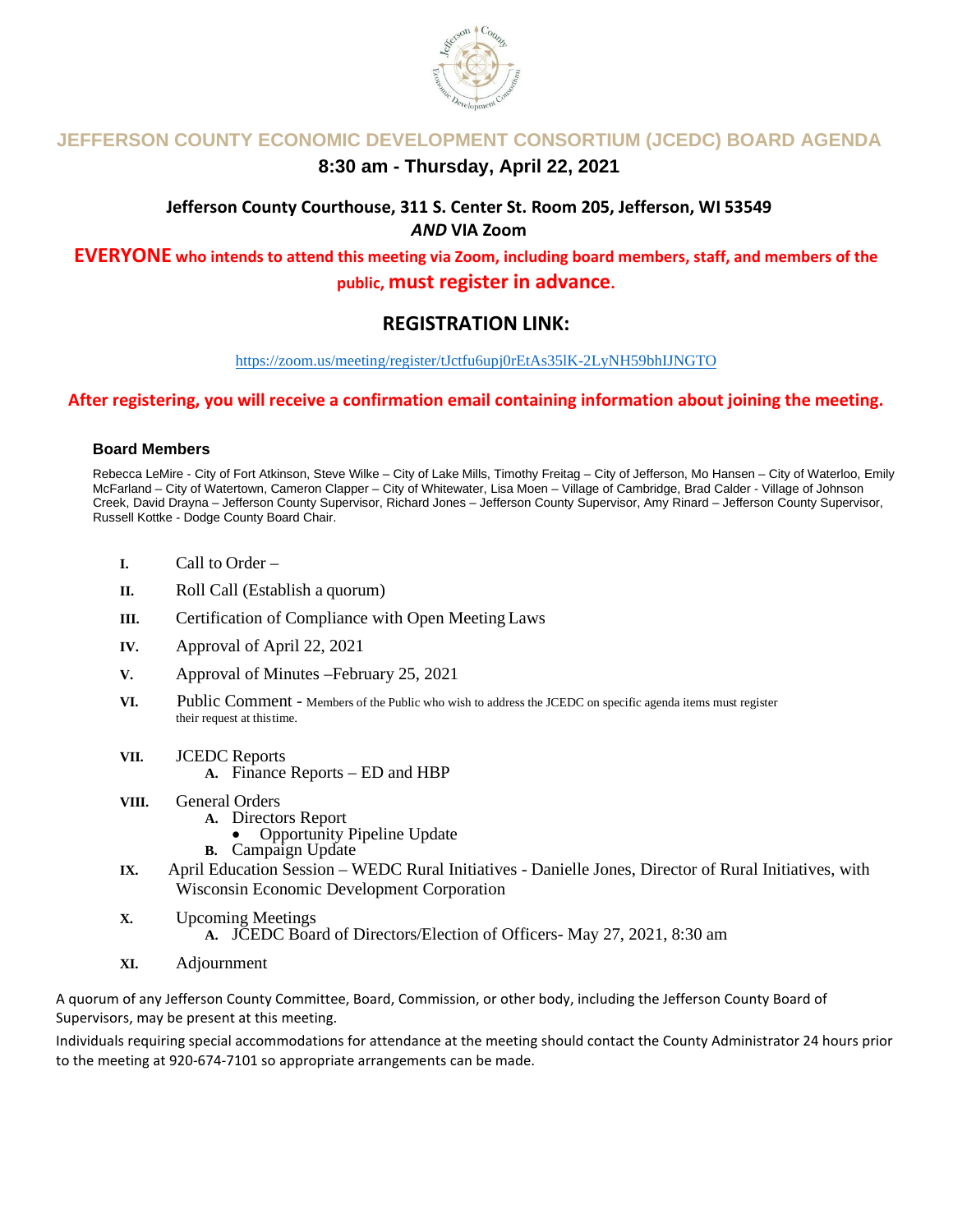#### **Jefferson County Economic Development Consortium (JCEDC) Board of Directors Meeting February 25, 2021 – Meeting held in person and via Zoom**

Board members –Rebecca LeMire - City of Fort Atkinson, Steve Wilke - City of Lake Mills, Timothy Freitag - City of Jefferson, Mo Hansen - City of Waterloo, Emily McFarland - City of Watertown, Cameron Capper - City of Whitewater, Russ Kottke - Dodge County, Lisa Moen - Village of Cambridge, Brad Calder of Johnson Creek, David Drayna - Jefferson County Supervisor, Richard Jones - Jefferson County Supervisor, Amy Rinard - Jefferson County Supervisor.

#### **I. Call to Order -** Meeting called to order by Chairman Hansen at 8:30 am.

#### **II. Roll Call – Quorum Established**

- JCEDC Board Members Present: Mo Hansen-City of Waterloo, Steve Wilke-City of Lake Mills, Emily McFarland-City of Watertown, Cameron Clapper-City of Whitewater, Rebecca LeMire – City of Fort Atkinson, Brad Calder-Village of Johnson Creek, David Drayna-County Supervisor, Dick Jones-County Supervisor, Amy Rinard-County Supervisor, Russell Kottke – Dodge County
- Absent: Lisa Moen-Village of Cambridge, Tim Freitag-City of Jefferson
- Staff Present: Ben Wehmeier-Jefferson County Administrator, Victoria Pratt-JCEDC Executive Director, Julie Olver-Marketing Manager, Deb Reinbold-Business Development Manager, RoxAnne Witte-Program Specialist
- Members of the Public Attending: James Mielke, Jim Falco, Nate Olson, Derick D'Auria, Megan Hartwig, Gene Dalhoff, Vanessa Inez, Margaret Hanrahn, Ronald Chisholm, Jacob Maas, Steve DeCleene, John Foust, Tina Crave, Nate Salas, Henry Globel, Kelly Cieslak, Steve Scharp, Jason Scott, Russ Kashian, Clayton Gallmann
- •

#### **III. Certification of compliance with Open Meeting Law Requirements**

Staff certified compliance for the agenda dated February 25, 2021.

#### **IV. Approval of Agenda**

February 25, 2021 JCEDC agenda approved as printed by consensus of board.

#### **V. Approval of Minutes**

Drayna/Wilke moved to approve January 28, 2021 JCEDC minutes as printed. Motion passed.

#### **VI. Public Comments**

None

#### **VII. JCEDC Reports**

**A. Finance Report –** Drayna/Clapper moved to approve January 31, 2021 JCEDC and Homebuyer Program finance reports as presented. Motion passed.

#### **VIII. January Education Session**

Dr. Russ Kashian, Director of the Fiscal & Economic Research Center (FERC) at UW-Whitewater presented the results from the February 2021 Jefferson County Housing Report – An Analysis of Jefferson County and its Municipalities.

#### **IX. Upcoming Meeting/Seminars**

• JCEDC Board of Directors Meeting **–** March 25, 2021, 8:30 am, Jefferson County Courthouse, Room 205 and via Zoom.

#### **X. Adjournment**

There being no further business for consideration, motion by Wilke/Dryna to adjourn. Motion passed. Meeting adjourned at 9:34 am

Minutes prepared by: RoxAnne L. Witte, Program Specialist Jefferson County Economic Development Consortium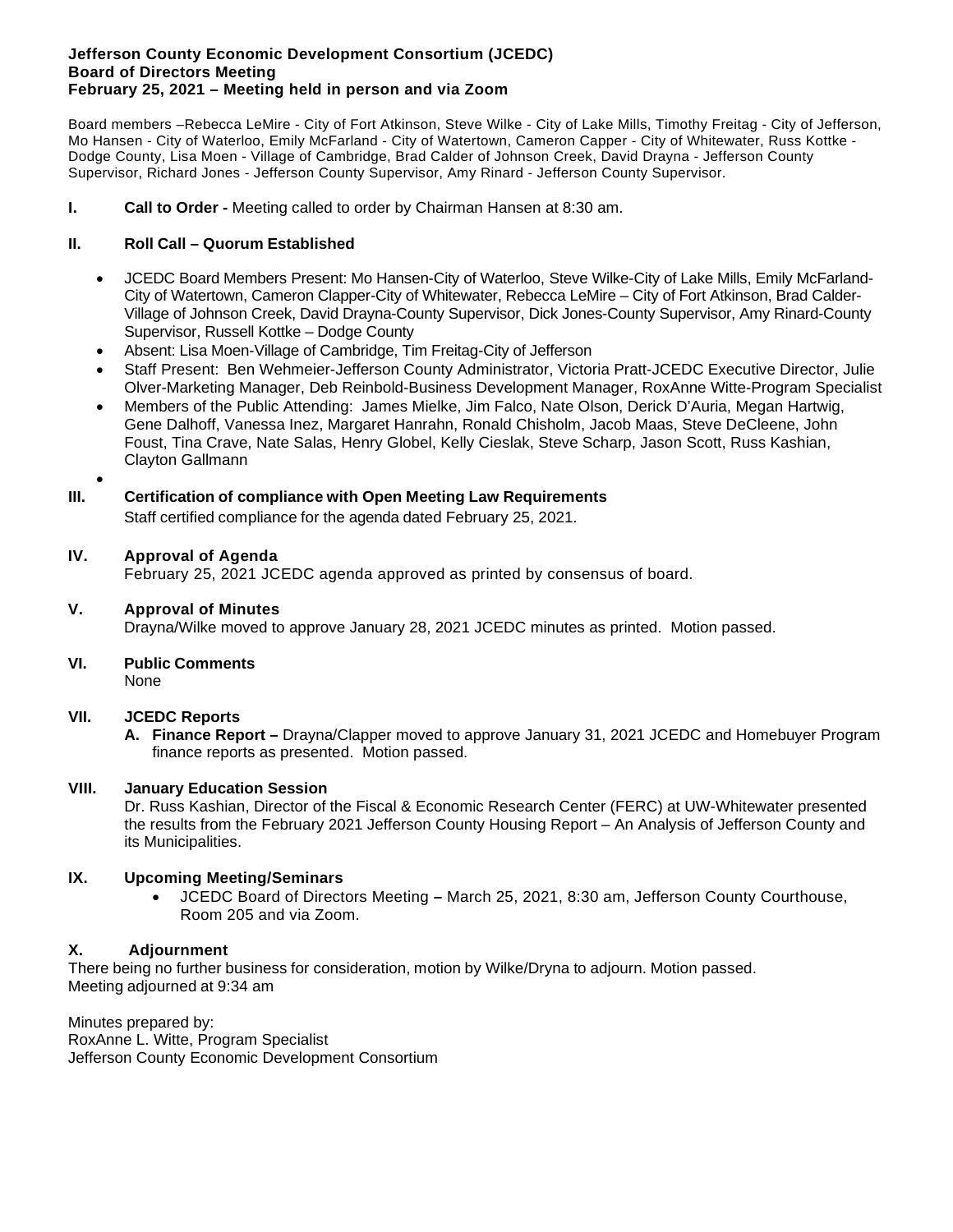# **Jefferson County Economic Development Consortium**

**March 31, 2021**

|                                    | <b>March Estimates</b>   | <b>Year to Date</b> | 2021 Budget      |         |
|------------------------------------|--------------------------|---------------------|------------------|---------|
| Revenue                            |                          |                     |                  |         |
| <b>JCEDC GHDP Service fees</b>     |                          |                     | 135,000.00       | $0.0\%$ |
| <b>GHDP Reimburseable Espenses</b> |                          |                     |                  |         |
| V-Cambridge                        | $\overline{\phantom{a}}$ | 160.50              | 160.50           | 100.0%  |
| <b>V-Johnson Creek</b>             | $\overline{\phantom{a}}$ | 4,524.00            | 4,524.00         | 100.0%  |
| <b>C-Fort Atkinson</b>             |                          | 18,712.50           | 18,712.50        | 100.0%  |
| C-Jefferson                        | $\overline{\phantom{a}}$ | 12,156.00           | 12,156.00        | 100.0%  |
| <b>C-Lake Mills</b>                |                          | 9,228.00            | 9,228.00         | 100.0%  |
| C-Waterloo                         |                          | 4,977.00            | 4,977.00         | 100.0%  |
| C-Watertown                        |                          | 22,851.00           | 22,851.00        | 100.0%  |
| <b>C-Whitewater</b>                |                          | 4,588.50            | 4,588.50         | 100.0%  |
| <b>Jefferson County</b>            |                          |                     | 128,568.00       | $0.0\%$ |
| <b>Dodge County</b>                |                          |                     | 135,445.50       | 0.0%    |
| <b>Contra Account</b>              | $\overline{\phantom{0}}$ | (13, 717.70)        | (13,717.70)      | 100.0%  |
| Total                              |                          | 63,479.80           | \$<br>462,493.30 | 13.7%   |

| <b>Expenditures</b>             | <b>March Estimates</b>   | <b>Year to Date</b> | 2021 Budget |     |
|---------------------------------|--------------------------|---------------------|-------------|-----|
| Personnel                       | 32,152.29                | 94,700.38           | 389,577.51  | 24% |
| <b>Professional Services</b>    |                          |                     | 60,000.00   | 0%  |
| <b>Web Page Development</b>     | $\overline{\phantom{0}}$ | 500.00              | 2,125.00    | 24% |
| <b>Office Expense</b>           | 331.59                   | 302.62              | 10,336.00   | 3%  |
| Membership                      | 450.00                   | 1,000.00            | 3,300.00    | 30% |
| <b>Professional Development</b> | 129.00                   | 661.47              | 4,800.00    | 14% |
| <b>Meeting Expenses</b>         |                          | 5.12                | 1,500.00    | 0%  |
| <b>Training Materials</b>       |                          |                     | 500.00      | 0%  |
| <b>Subscriptions</b>            | 674.97                   | 1,436.91            | 6,000.00    | 24% |
| Internet/Phones/Mis             | 936.02                   | 2,704.09            | 12,140.00   | 22% |
| <b>Other Operating</b>          |                          |                     | 1,000.00    | 0%  |
| <b>Travel Related</b>           | 200.00                   | 277.28              | 5,800.00    | 5%  |
|                                 |                          |                     |             |     |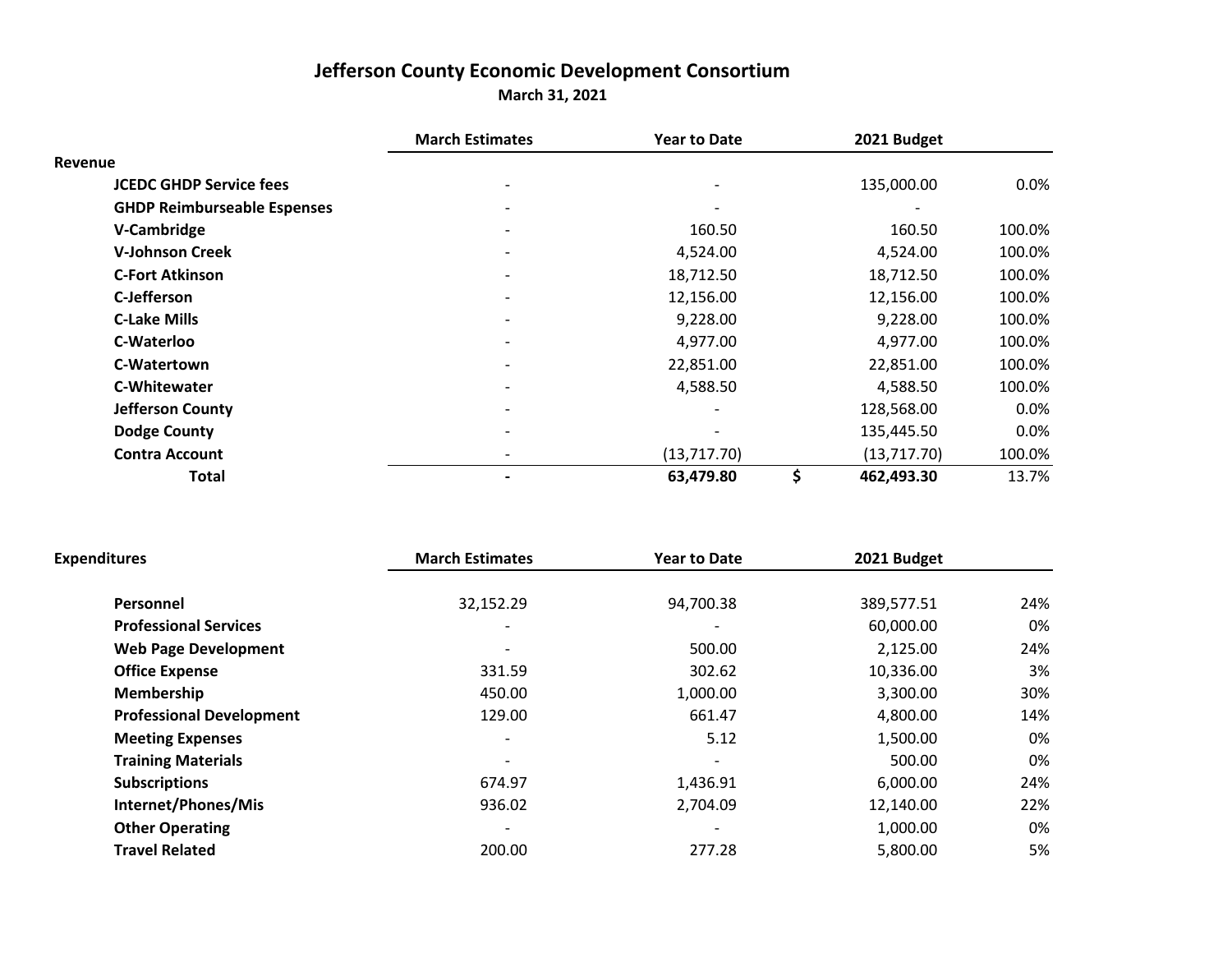| <b>Expenditures</b>        | <b>March Estimates</b>   | <b>Year to Date</b> | 2021 Budget              |      |
|----------------------------|--------------------------|---------------------|--------------------------|------|
| <b>Other Insurance</b>     | 250.64                   | 751.92              | 2,068.26                 | 36%  |
| <b>Railroad Consortium</b> | $\overline{\phantom{0}}$ | 14,000.00           | 14,000.00                | 100% |
| <b>Operating Reserve</b>   | $\overline{\phantom{0}}$ | <b>.</b>            | $\overline{\phantom{0}}$ |      |
| Total                      | 35,124.51                | 116,339.79          | 513,146.77               | 23%  |

| <b>SUMMARY</b>                                                              |                               |                     |              |  |  |
|-----------------------------------------------------------------------------|-------------------------------|---------------------|--------------|--|--|
|                                                                             | <b>March Estimates</b>        |                     |              |  |  |
|                                                                             | <b>March Estimates</b>        | <b>Year to Date</b> | 2021 Budget  |  |  |
| <b>Revenues</b>                                                             | \$0.00                        | \$63,479.80         | \$462,493.30 |  |  |
| <b>Expenses</b>                                                             | \$35,124.51                   | \$116,339.79        | \$513,146.77 |  |  |
| 1/1/2021 JCEDC Operating Reserve Carryforward Balance Total<br>\$347,694.74 |                               |                     |              |  |  |
| <b>Vested Benefits Balance</b><br><b>JCEDC Operating Reserve Balance</b>    | $-$34,125.50$<br>\$313,569.24 |                     |              |  |  |

# **Breakdown By Goals**

| Goal 1                          | <b>March Estimates</b>   | <b>Year to Date</b> | 2021 Budget |     |
|---------------------------------|--------------------------|---------------------|-------------|-----|
| Personnel                       | 10,967.02                | 32,315.53           | 134,982.70  | 24% |
| <b>Professional Services</b>    |                          |                     | 20,000.00   | 0%  |
| <b>Web Page Development</b>     | $\overline{\phantom{0}}$ | 166.65              | 708.33      | 24% |
| <b>Office Expense</b>           | 110.52                   | 100.86              | 3,445.33    | 3%  |
| Membership                      | 149.99                   | 333.30              | 1,100.00    | 30% |
| <b>Professional Development</b> | 43.00                    | 220.47              | 1,600.00    | 14% |
| <b>Meeting Expenses</b>         |                          | 1.71                | 500.00      | 0%  |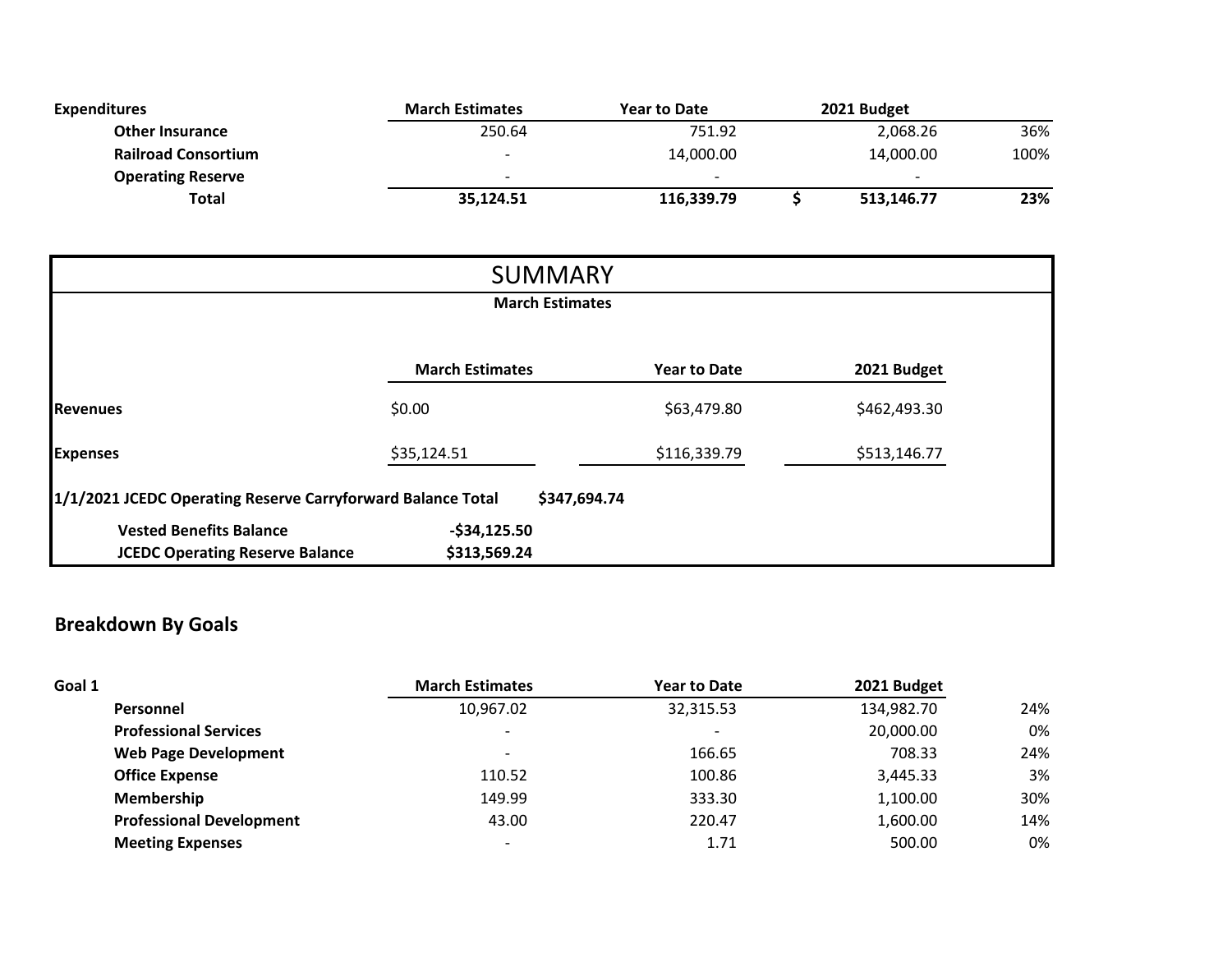| Goal 1 Cont.               | <b>March Estimates</b>   | <b>Year to Date</b>      | 2021 Budget |      |
|----------------------------|--------------------------|--------------------------|-------------|------|
| <b>Training Materials</b>  |                          |                          | 166.67      | 0%   |
| <b>Subscriptions</b>       | 224.97                   | 478.92                   | 2,000.00    | 24%  |
| Internet/Phones/Mis        | 311.99                   | 901.40                   | 4,046.67    | 22%  |
| <b>Other Operating</b>     | $\overline{\phantom{0}}$ | $\overline{\phantom{0}}$ | 333.33      | 0%   |
| <b>Travel Related</b>      | 66.66                    | 92.42                    | 1,933.33    | 5%   |
| <b>Other Insurance</b>     | 83.54                    | 250.62                   | 689.42      | 36%  |
| <b>Railroad Consortium</b> |                          | 4,666.20                 | 4,666.67    | 100% |
| Total                      | 11,957.68                | 39,528.08                | 176,172.45  | 22%  |

| Goal 2                          | <b>March Estimates</b>   | <b>Year to Date</b>      | 2021 Budget      |      |
|---------------------------------|--------------------------|--------------------------|------------------|------|
| <b>Personnel</b>                | 8,534.24                 | 25,017.19                | 102,665.18       | 24%  |
| <b>Professional Services</b>    | $\overline{\phantom{0}}$ | $\overline{\phantom{a}}$ | 20,000.00        | 0%   |
| <b>Web Page Development</b>     |                          | 166.65                   | 708.33           | 24%  |
| <b>Office Expense</b>           | 110.52                   | 100.86                   | 3,445.33         | 3%   |
| Membership                      | 149.99                   | 333.30                   | 1,100.00         | 30%  |
| <b>Professional Development</b> | 43.00                    | 220.47                   | 1,600.00         | 14%  |
| <b>Meeting Expenses</b>         |                          | 1.71                     | 500.00           | 0%   |
| <b>Training Materials</b>       |                          |                          | 166.67           | 0%   |
| <b>Subscriptions</b>            | 224.97                   | 478.92                   | 2,000.00         | 24%  |
| Internet/Phones/Mis             | 311.99                   | 901.40                   | 4,046.67         | 22%  |
| <b>Other Operating</b>          |                          |                          | 333.33           | 0%   |
| <b>Travel Related</b>           | 66.66                    | 92.42                    | 1,933.33         | 5%   |
| <b>Other Insurance</b>          | 83.54                    | 250.61                   | 689.42           | 36%  |
| <b>Railroad Consortium</b>      | $\overline{\phantom{a}}$ | 4,666.20                 | 4,666.67         | 100% |
| Total                           | 9,524.90                 | 32,229.73                | \$<br>143,854.93 | 22%  |

| Goal 3                       | <b>March Estimates</b>   | <b>Year to Date</b>      | 2021 Budget |     |
|------------------------------|--------------------------|--------------------------|-------------|-----|
| Personnel                    | 12,651.03                | 37,367.39                | 151,929.70  | 25% |
| <b>Professional Services</b> | -                        | $\overline{\phantom{a}}$ | 20,000.00   | 0%  |
| <b>Web Page Development</b>  | $\overline{\phantom{a}}$ | 166.70                   | 708.33      | 24% |
| <b>Office Expense</b>        | 110.55                   | 100.90                   | 3,445.33    | 3%  |
| Membership                   | 150.03                   | 333.40                   | 1,100.00    | 30% |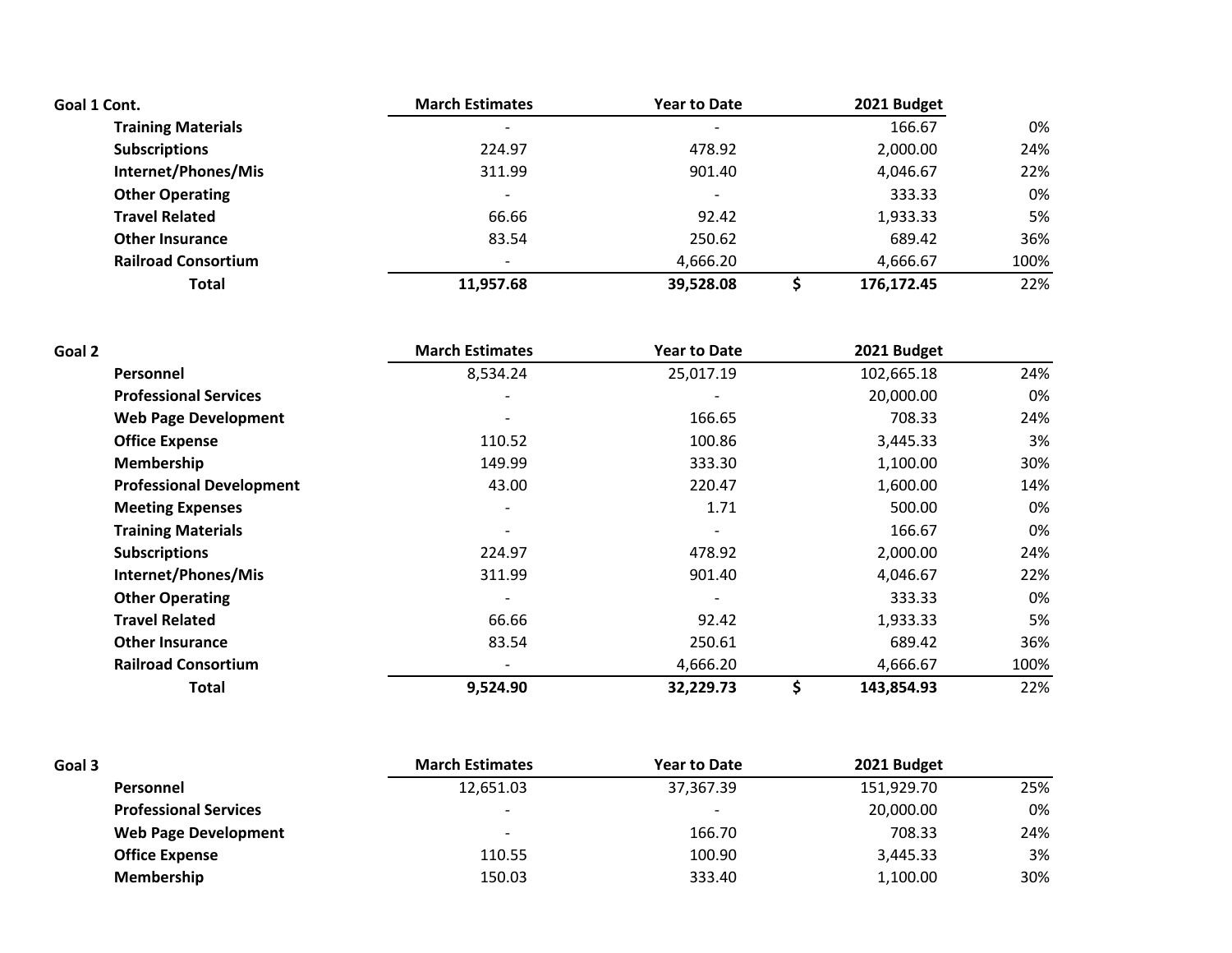| Goal 3 cont.                    | <b>March Estimates</b>   | <b>Year to Date</b>      | 2020 Budget |      |
|---------------------------------|--------------------------|--------------------------|-------------|------|
| <b>Professional Development</b> | 43.01                    | 220.53                   | 1,600.00    | 14%  |
| <b>Meeting Expenses</b>         | $\overline{\phantom{a}}$ | 1.71                     | 500.00      | 0%   |
| <b>Training Materials</b>       | $\overline{\phantom{0}}$ | $\overline{\phantom{0}}$ | 166.67      | 0%   |
| <b>Subscriptions</b>            | 225.04                   | 479.07                   | 2,000.00    | 24%  |
| Internet/Phones/Mis             | 312.04                   | 901.55                   | 4,046.67    | 22%  |
| <b>Other Operating</b>          |                          |                          | 333.33      | 0%   |
| <b>Travel Related</b>           | 66.68                    | 92.45                    | 1,933.33    | 5%   |
| <b>Other Insurance</b>          | 83.56                    | 250.69                   | 689.42      | 36%  |
| <b>Railroad Consortium</b>      |                          | 4,667.60                 | 4,666.67    | 100% |
|                                 | 13,641.94                | 44,581.99                | 193,119.45  | 23%  |

|                                                             | <b>SUMMARY</b>         |                     |                  |
|-------------------------------------------------------------|------------------------|---------------------|------------------|
|                                                             | March 31, 2021         |                     |                  |
|                                                             |                        | <b>Year to Date</b> | 2020 Budget      |
| <b>Revenues</b>                                             |                        |                     |                  |
| <b>Income</b>                                               |                        | 63,479.80           | \$<br>462,493.30 |
|                                                             | <b>March Estimates</b> | <b>Year to Date</b> |                  |
| <b>Expenses</b>                                             |                        |                     |                  |
| Goal 1                                                      | 11,957.68              | 39,528.08           | \$<br>176,172.45 |
| Goal 2                                                      | 9,524.90               | 32,229.73           | \$<br>143,854.93 |
| Goal 3                                                      | 13,641.94              | 44,581.99           | \$<br>193,119.45 |
| <i><b>*Totals</b></i>                                       | 35,124.51              | 116,339.79          | \$<br>513,146.83 |
| 1/1/2021 JCEDC Operating Reserve Carryforward Balance Total |                        | \$347,694.74        |                  |
| <b>Vested Benefits Balance</b>                              | $-$34,125.50$          |                     |                  |
| <b>JCEDC Operating Reserve Balance</b>                      | \$313,569.24           |                     |                  |